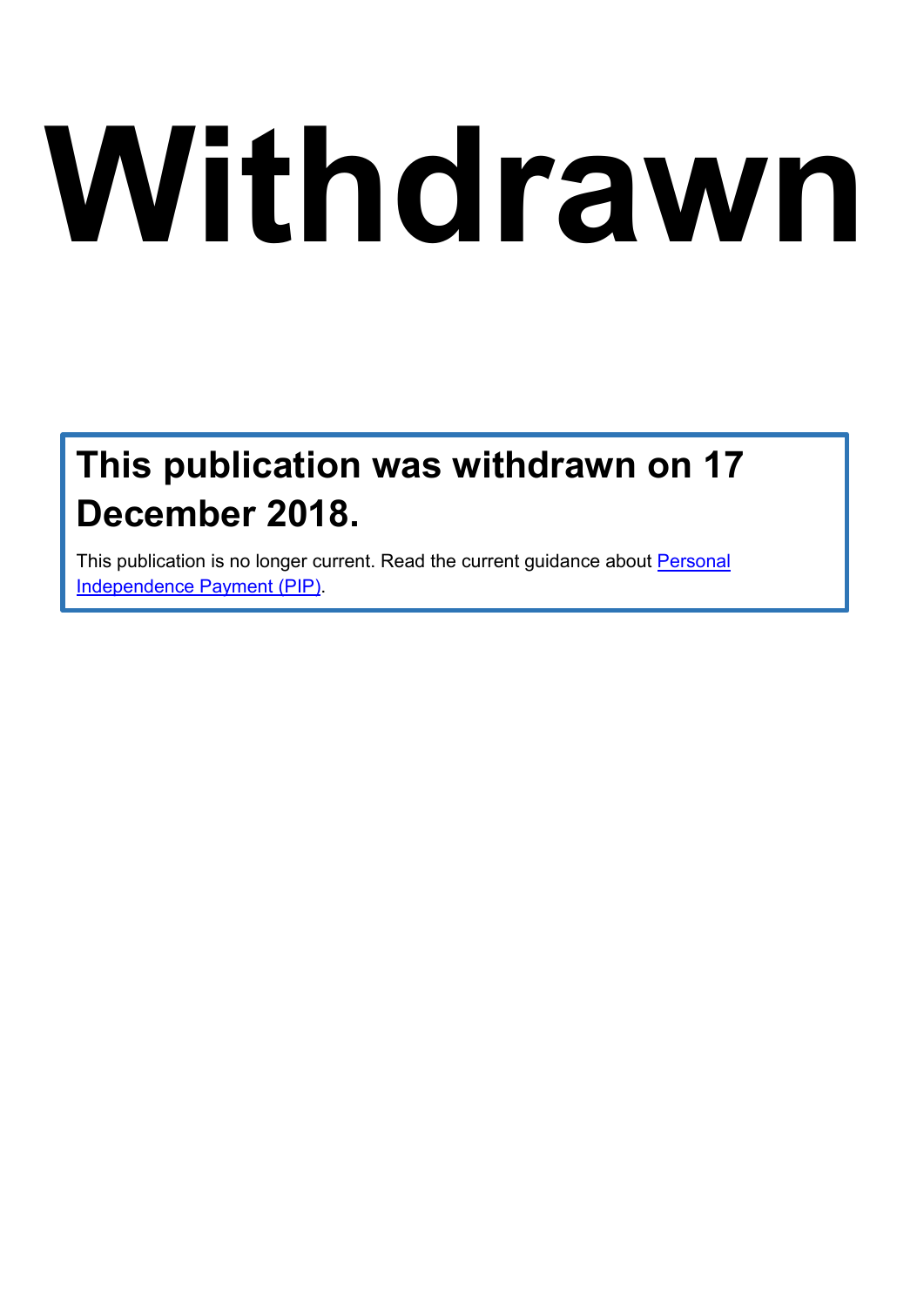# Personal Independence Payment: the claimant journey

Department for Work & Pensions

This claimant journey explains how the claim process for Personal Independence Payment (PIP) works. Please check [gov.uk/dwp/pip-toolkit](https://www.gov.uk/dwp/pip-toolkit) for the latest version and for other information to adapt to your guidance and communications. This version was updated in July 2015.

There are five main stages to claiming Personal Independence Payment:

- 1) Thinking about claiming<br>2) Making a claim
- Making a claim
- 3) Telling your story
- 4) Assessment
- 5) Decision

# Thinking about claiming

## **Step 1 - For new claims to PIP**

Claimant can look at PIP information that explains eligibility criteria and helps the claimant decide if they want to make a claim.

This information can be found from several sources:

- Online
- Support organisations
- Leaflets
- DWP
- GPs and healthcare professionals
- Family & Friends

The most up to date information available is online, in DWP leaflets and from support organisations. We provide information through the [PIP toolkit](https://www.gov.uk/pip-toolkit) for support organisations to help them help claimants.

## **Step 1 - For existing DLA claimants**

From October 2013, we started to write to existing DLA claimants inviting them to claim PIP – see the [PIP handbook](https://www.gov.uk/government/publications/reassessing-existing-dla-claimants-for-pip) and [Disability Living Allowance](https://www.gov.uk/government/publications/disability-living-allowance-is-ending-claimant-journey)  [claimant journey](https://www.gov.uk/government/publications/disability-living-allowance-is-ending-claimant-journey) for more information.

Existing DLA claimants don't need to act until we contact them. However, they must report any changes in circumstances as normal and if they wish, can choose to claim PIP instead of DLA.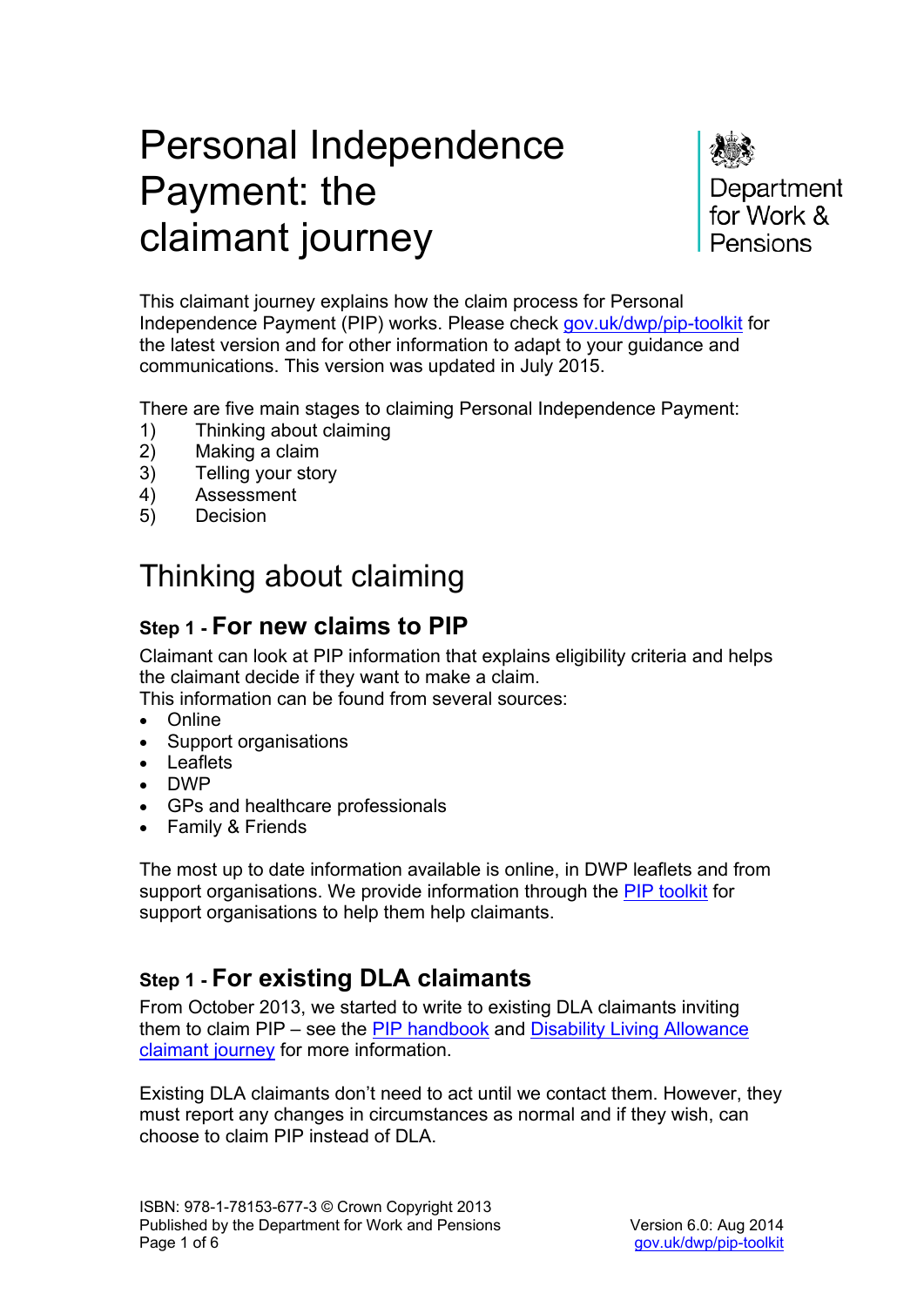If an existing DLA claimant makes a claim to PIP then their DLA payments would normally continue until their PIP claim is decided. **If they choose not to claim PIP then their DLA will end.** 

# Making a claim

The actual time to make a claim depends on individual circumstances. Sometimes we can make a decision by using just the written information, but most people will be asked to go to a face-to-face consultation with a health professional. If a face-to-face consultation is needed then the assessment provider will contact you directly to arrange an appointment.

**Step 2:** Claims can be made by calling 0800 917 2222 or textphone 0800 917 7777.

Paper claim forms will be by exception for those claimants that are unable to make a claim by phone.

The initial information required to make a claim for PIP will be basic information covering:

- The claimant's personal and contact details
- Residency details (known as residency and presence)
- Relevant periods spent in hospital, residential care
- Claims under special rules for terminally ill people
- Payment (bank account) details, and
- What are your main illnesses or disabilities?

It can help speed up the claim if the caller has this information ready before calling.

The initial phone call can also be made by someone supporting the claimant, such as a support organisation or family member. They'll need to be with the claimant when they call and the claimant will need to pass a quick identity check.

**Step 3:** We will identify communication needs, such as alternative formats, and consider if the claimant needs additional support.

The date of claim is set at the point of the phone call. We will explain what happens next to the claimant.

**Step 4:** We check basic eligibility conditions. If these are **not** met then a disallowance letter will be issued.

**Step 5:** We post a 'How your disability affects you' form to the claimant. It is individually addressed and has a barcode to speed up processing when it is returned. The claimant should get the form within 2 weeks of making the initial call.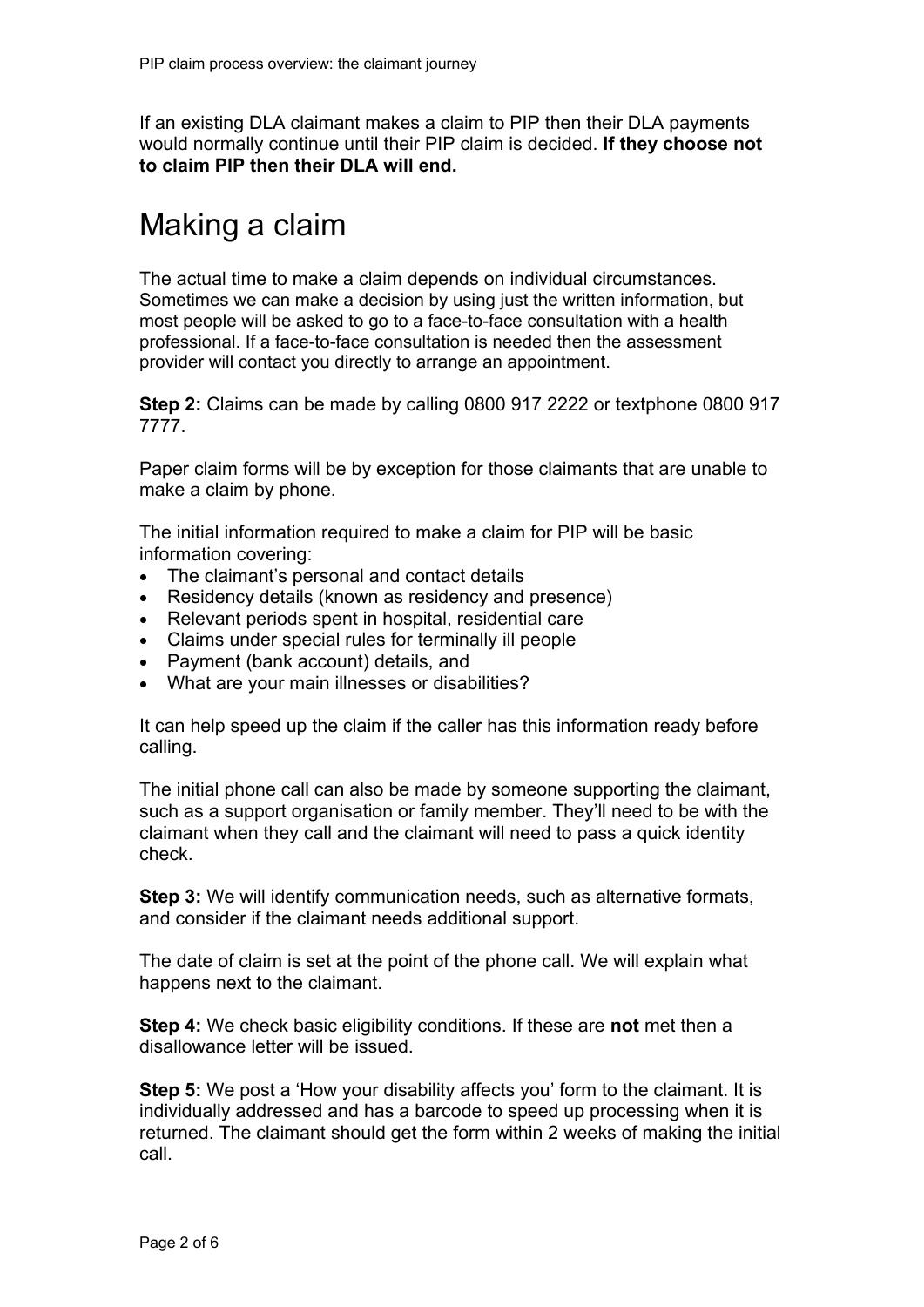# Telling your story

**Step 6:** The 'How your disability affects you' form that we send following the claim phone call allows the claimant to explain how their condition affects them in their own words. Some people have fluctuating conditions that affect them in different ways on 'good and bad' days. They can use the form to explain this. Information about how to complete the form will be included and also available online.

Claimants may ask someone, such as a family member or support organisation to help them complete the form. The PIP toolkit contains information to help support organisations help claimants.

We want to use the widest range of evidence when we assess your claim to ensure your PIP award is made correctly and you are paid promptly.

It is very important that you provide us with any supporting information you already have that explains how your condition affects you.

We don't need to see general information about your condition – we need to know how you are personally affected.

The supporting information you send does not need to be recent but should be within the last 2 years and relevant to your current condition.

Please send in any documents you have as soon as possible. Use the same envelope as your completed 'How Your Disability Affects You' form. Any delay sending this information may mean:

- It will take longer to make a decision on your PIP claim, or
- You may have to attend a face to face consultation with a health professional when it may not have been necessary, or
- We may not be able to get all the information we need to make the correct decision on your claim

Please only send in photocopies of things you already have available. Don't ask for other documents which might slow down your claim or for which you might be charged a fee – for example, from your GP. If we need this we'll ask for it ourselves using the contact details you provide on your form. That's why we need you to tell us who is best placed to provide this evidence. It might also help if you let them know that we may contact them for information to help decide your claim.

Here are some examples of things that could help decide your claim. Don't worry if you only have some of them – just send us as many of the things listed that you already have.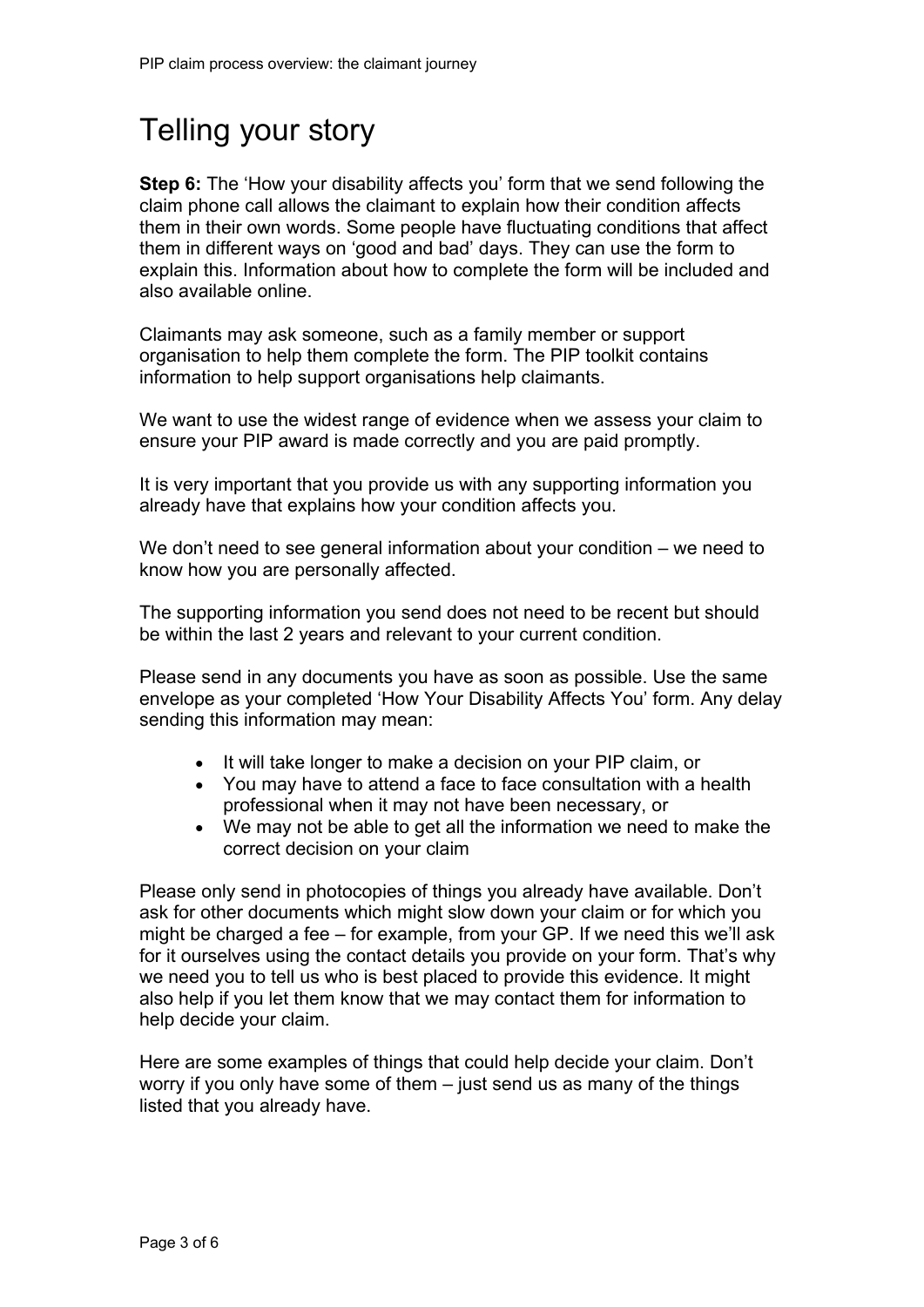#### **Information we do want to see**

#### **Reports and Care or Treatment plans** about you from:

- Specialist nurses
- Community Psychiatric Nurses
- Social workers
- Occupational Therapists
- GPs
- Hospital doctors
- Physiotherapists
- Support workers

Your **hospital discharge** or outpatient clinic letters. Your statement of special educational needs. Your certificate of visual impairment.

Your **test results** like:

- Scans
- Diagnostic tests
- Audiology

Your current repeat prescription lists.

Photographs or X-rays.

Letters about Other benefits.

Letters from people who know you but only if they can provide us with more information about how your condition affects you that you haven't already told us about on your form.

#### **Information we don't want to see**

General information or **fact sheets** about your condition(s) that are not about you personally.

Appointment cards or letters about medical **appointments**:

- Times
- Dates
- Directions.

Information about tests you are going to have.

Fact sheets about your medication

**Step 7:** The claim information, completed form and any additional evidence is passed over to a health professional, working for an assessment provider (AP).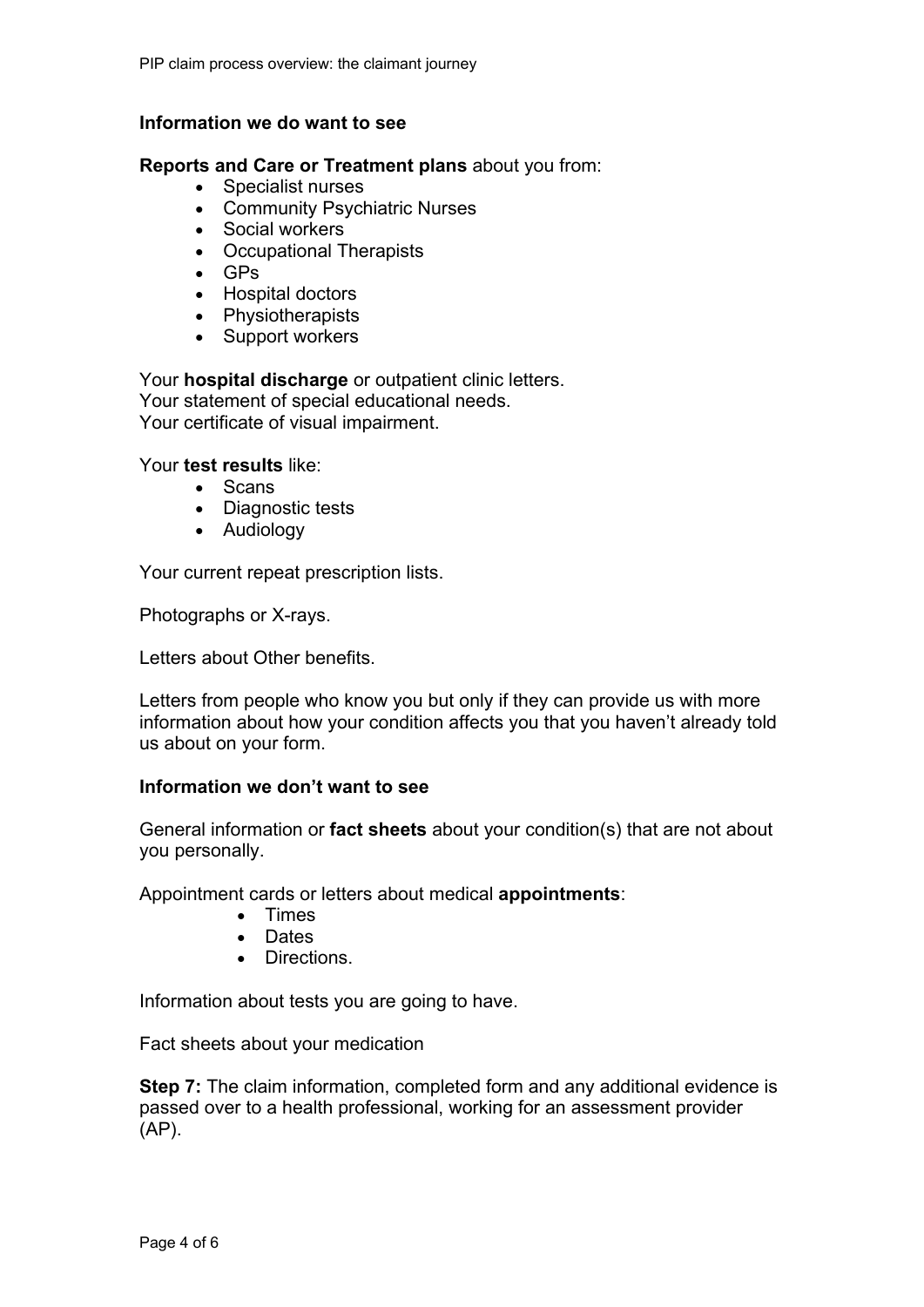**Step 8:** The AP health professional will decide if there is a need for any further evidence and will make all the arrangements to get this.

Some assessments may be completed at this stage, such as if someone is claiming under the special rules for the terminally ill or where the written evidence is sufficient.

Most will be asked to attend a face-to-face consultation.

## **Face-to-face consultation required**

**Step 9:** If the AP health professional thinks they need to speak to the claimant they will contact the claimant and invite them to a face-to-face consultation. Claimants can contact the AP health professional to ask questions about the consultation or rearrange appointments.

At the face-to-face consultation the AP health professional will ask the claimant to explain how their condition affects them on a day to day basis. The claimant may also be able to provide additional evidence.

Claimants are encouraged to take someone along to the consultation for support. Anybody they bring can take an active part in the discussion where necessary.

### **Face-to-face consultation not required**

**Step 9:** If the AP health professional decides a face-to-face consultation is not needed they will review all the evidence against a set of everyday activities and clear descriptors to assess the challenges faced by the individual.

## **For all claimants**

**Step 10:** The AP health professional reviews all the evidence against a set of everyday activities and clear descriptors to assess the challenges faced by the individual.

The health professional then sends a report back to the DWP to help inform their decision.

## Decision

**Step 11:** The DWP Decision Maker reviews the evidence they've received – including the report from the AP health professional. They make a reasoned decision on entitlement, level of award and the length of any award.